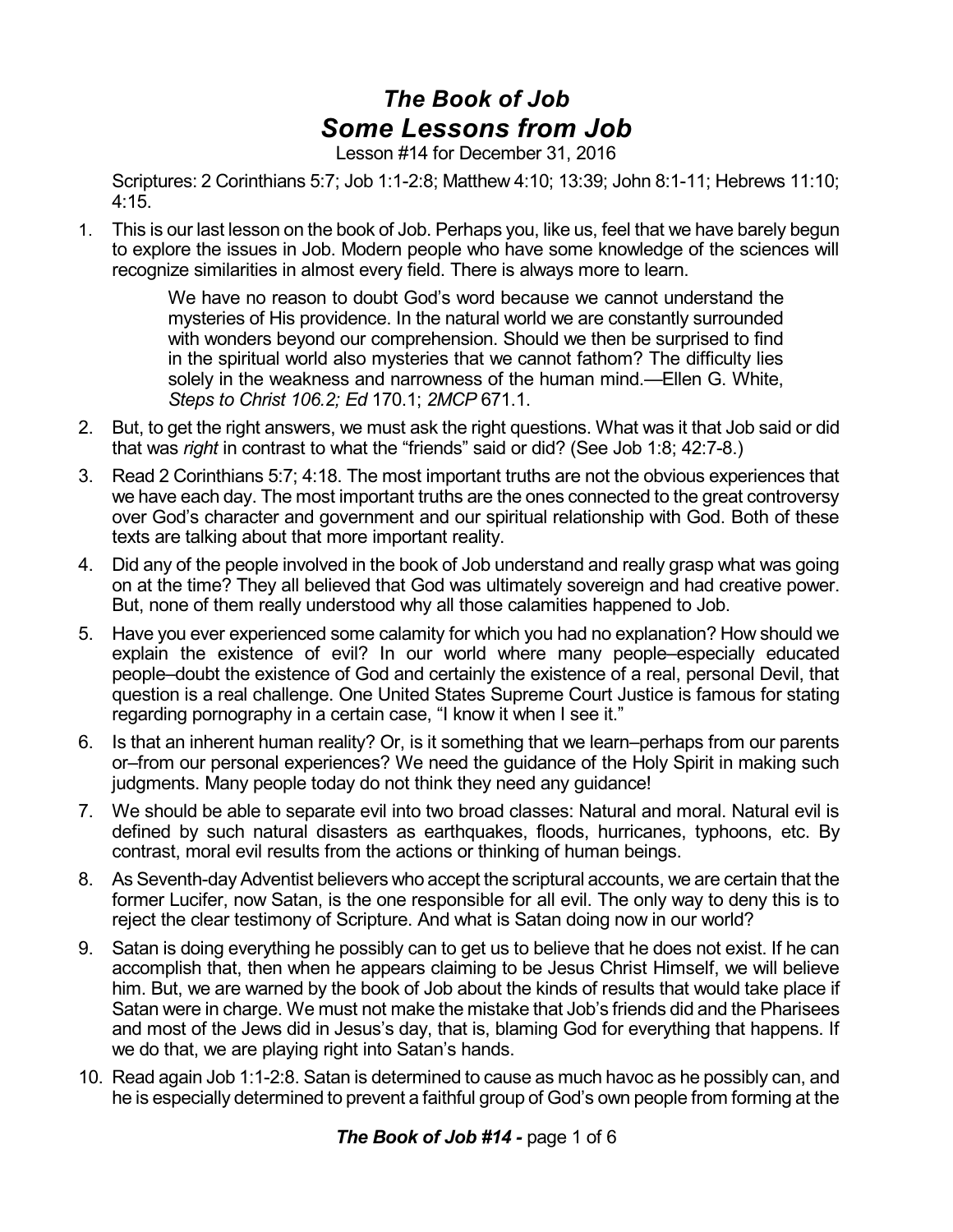end of time because that would mean final eradication for him.

- 11. In the case of Job, we understand from Job 1&2 that all the evils that befell Job were a direct result of God allowing Satan to act. Why then do you suppose that the name of Satan never was mentioned in any of the dialogues? Job's accusers blamed God, and they blamed Job; they never blamed Satan. Didn't they know about Satan?
- 12. So, when disasters and various forms of evil happen in our world today, should we automatically blame Satan? Do not forget James 1:13-15. Most of us have become such easy targets for Satan's temptations that our bad actions have become habits. Satan does not even have to "tempt" us; we just sin out of habit!
- 13. ReadRevelation12:12; Matthew4:10; 13:39; Luke8:12; 13:16; 22:3,31;Acts5:3; 2Corinthians 11:14-15; and 1 Peter 5:8. In light of these verses, it is impossible to deny the existence and power of Satan unless you are ready to throw the Bible out.
- 14. What kind of opinion have you developed regarding Job's friends? When they sat with Job for a week without saying anything, you may have thought they were very sympathetic. But, when Job began to speak bemoaning the tragedies that had befallen him, they began to respond as if it was their job to straighten Job out. Incredible as it may seem to us after reading all of the book of Job-especially Job 1&2, Job's friends believed that they were speaking on God's behalf in their attempts to correct Job's thinking! They felt they needed to find out what terrible sin he had committed because in their view of God, anyone suffering as much as Job was suffering had to have committed a terrible sin! And because Job refused to accept their accusations, they never got beyond the point of accusing him! What had happened to their sympathy and compassion?
- 15. Even if Job had committed some terrible sin–which he had not–was their approach the right one? Would Job have been helped more by compassion and sympathy? Or, did Job really need correction in his theology?
- 16. For what did Job repeatedly ask? Contrast the speech of Elihu recorded in Job 37:20! Job pleaded for a chance to talk with God again. In all of his suffering, Job was certain that if he could just talk with God, he would get the answers to his questions. Did he? When God spoke, did He answer Job's questions? Assuming the friends also heard God's speech, were they all ready to say: "God has said it; I believe it, and that settles it for me"? Then God must have shocked them all by saying, "Eliphaz, I am angry with you and your two friends, because you did not speak the truth about me, as my servant Job did." Then God asked them to bring sacrifices and ask Job to pray for them! Then God repeated His accusation: "You did not speak the truth about Me as he did." (See Job 42:7-8.)
- 17. Did Job's friends ever figure out why God said that? Were they possibly among the group that came to comfort Job as recorded in Job 42:11, *GNB* in these words: "They expressed their sympathy and comforted him for all the troubles the LORD had brought on him. Each of them gave him some money and a gold ring." Had the LORD really brought the troubles onto Job? Or, was it Satan?
- 18. On a very different occasion, Jesus dealt with a real sinner, the woman caught in adultery. Read John 8:1-11. Did He condemn and accuse her? If Jesus had been the kind of Person who was prone to condemning and accusing, He should have started with the accusers of that woman! But instead, Jesus treated them with compassion.

In His act of pardoning this woman and encouraging her to live a better life, the character of Jesus shines forth in the beauty of perfect righteousness. While He does not palliate sin, nor lessen the sense of guilt, He seeks not to condemn, but to save. The world had for this erring woman only contempt and scorn; but Jesus speaks words of comfort and hope.—Ellen G. White, *The Desire of Ages* 462.3. *The Book of Job #14 -* page 2 of 6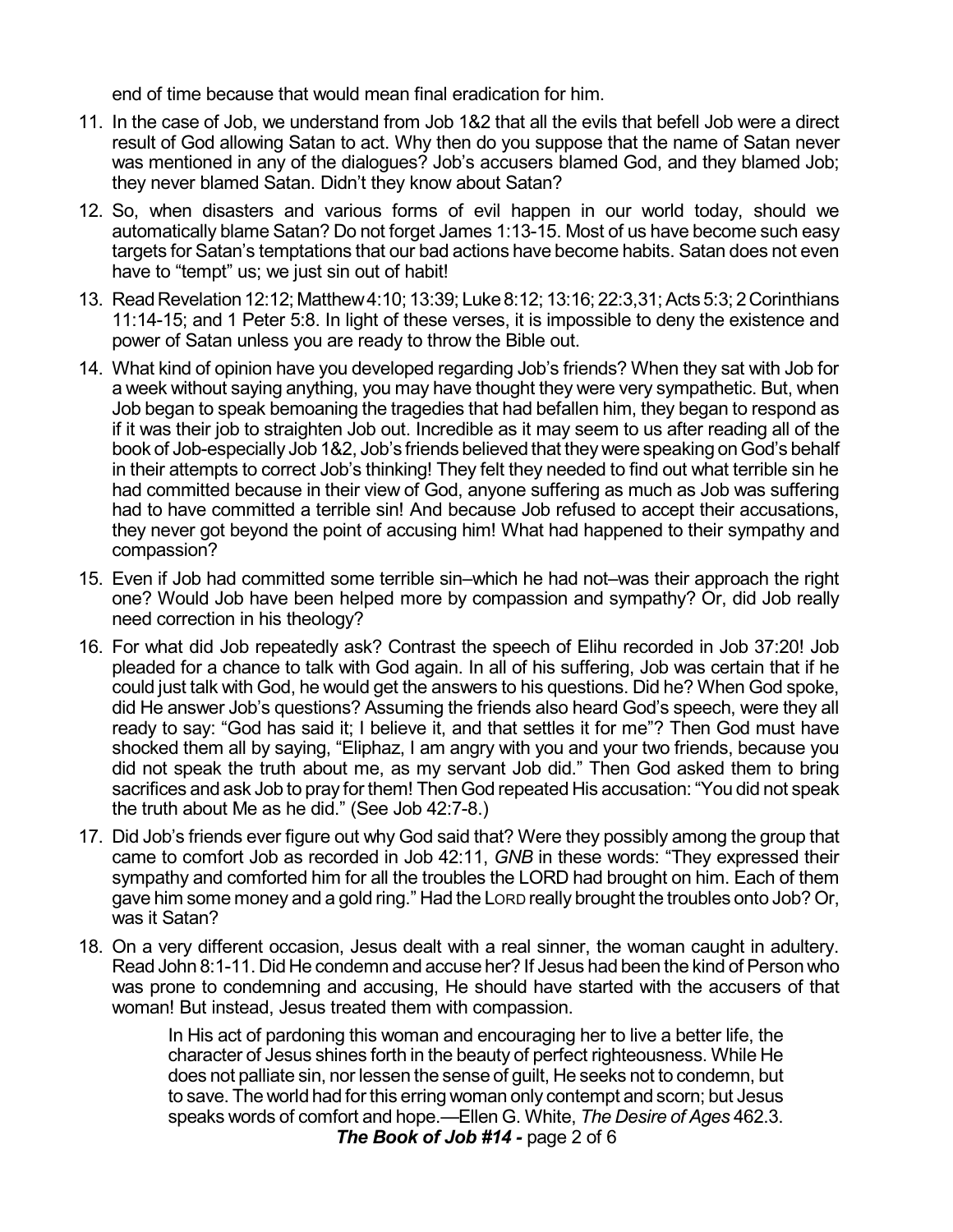- 19. If you were suffering some terrible calamity either because of an actual sin or for no apparent reason, how would you like your friends to treat you? Is there ever a time when God asks us to judge others? If one of our church members is committing open sin that is bringing shame on the church, it may be necessary for the church to take action; but, in a case like Job's, we should never take our places in the judgment seat of God. That is His responsibility.
- 20. Our world has become a vast sea of suffering, disease, sickness, poverty, war, crime, depression, pollution, and injustice! Secular writers and atheists struggle with the meaninglessness of lives that they believe have no reason for starting and no reason for ending. It is sometimes called *nihilism* from the Latin word *nihil* which means "nothing."
- 21. However, the book of Job suggests that every one of us is a part of a much larger theater. Our lives do matter. Our cases will come up individually before God and the universe. (1 Corinthians 4:9) We have the hope of one day returning to heaven and living with God.
- 22. Many biblical students and scholars have compared the experiences of Job with the experiences of Jesus. These experiences should also be compared to what we have been told will take place at the end of human history. Read Job 1:1 and compare it with 1 John 2:1; James 5:6; and Acts 3:14. Read also Matthew 4:1-11; 26:61; Luke 11:15-16; and John 18:30. What parallels do you see? Jesus and Job were both righteous although Job was not sinless. Through their lives, both of them brought glory to the Father. Both were severely tested by the Devil. Both were falsely accused.
- 23. But, neither Job nor Jesus collapsed under the pressure. They stayed faithful to God. As wonderful as the story of Job is in his suffering, his faithfulness in the face of terrible accusations is only a small and imperfect reflection of what Jesus our Savior faced on our behalf.
- 24. One of the questions that has been raised and which we have mentioned briefly was the question: How did God speak out of the storm? We know that God walked with Enoch. He walked and talked with Abraham. He spoke with Moses as a Friend. God Himself was a teacher of Daniel and his friends. (*Prophets and Kings* 486.1) Did He speak to Job often?
- 25. But, while the book of Job is a great challenge, we, of course, will never get answers to all the questions it raises. For example, we have been told in *Great Controversy* page 678 that we will be studying the plan of salvation and all its implications for the rest of eternity. So, how could we possibly fully comprehended it now!
- 26. Fortunately for us, the book of Job is a part of a much larger total of inspired Writings to which we can turn to increase our understanding of God.
- 27. How we understand the book of Job can have enormous implications. Try to imagine yourself living among the Jews in Jesus's day. John 9 and other passages make it clear that they believed that every illness or disaster was a direct result of sin–sin either of the person himself or his parents.

Thus the way was prepared for the Jews to reject Jesus. He who "hath borne our griefs, and carried our sorrows" was looked upon by the Jews as "stricken, smitten of God, and afflicted;" and they hid their faces from Him. Isa. 53:4, 3.

**God had given a lesson designed to prevent this. The history of Job had shown that suffering is inflicted by Satan, and is overruled by God for purposes of mercy. But Israel did not understand the lesson. The same error for which God had reproved the friends of Job was repeated by the Jews intheirrejectionof Christ.**—EllenG.White,*TheDesire ofAges* 471.2-3. [Bold type is added.]

28. So, as we come to the end of the book of Job, can we explain God's statement to Eliphaz? *The Book of Job #14 -* page 3 of 6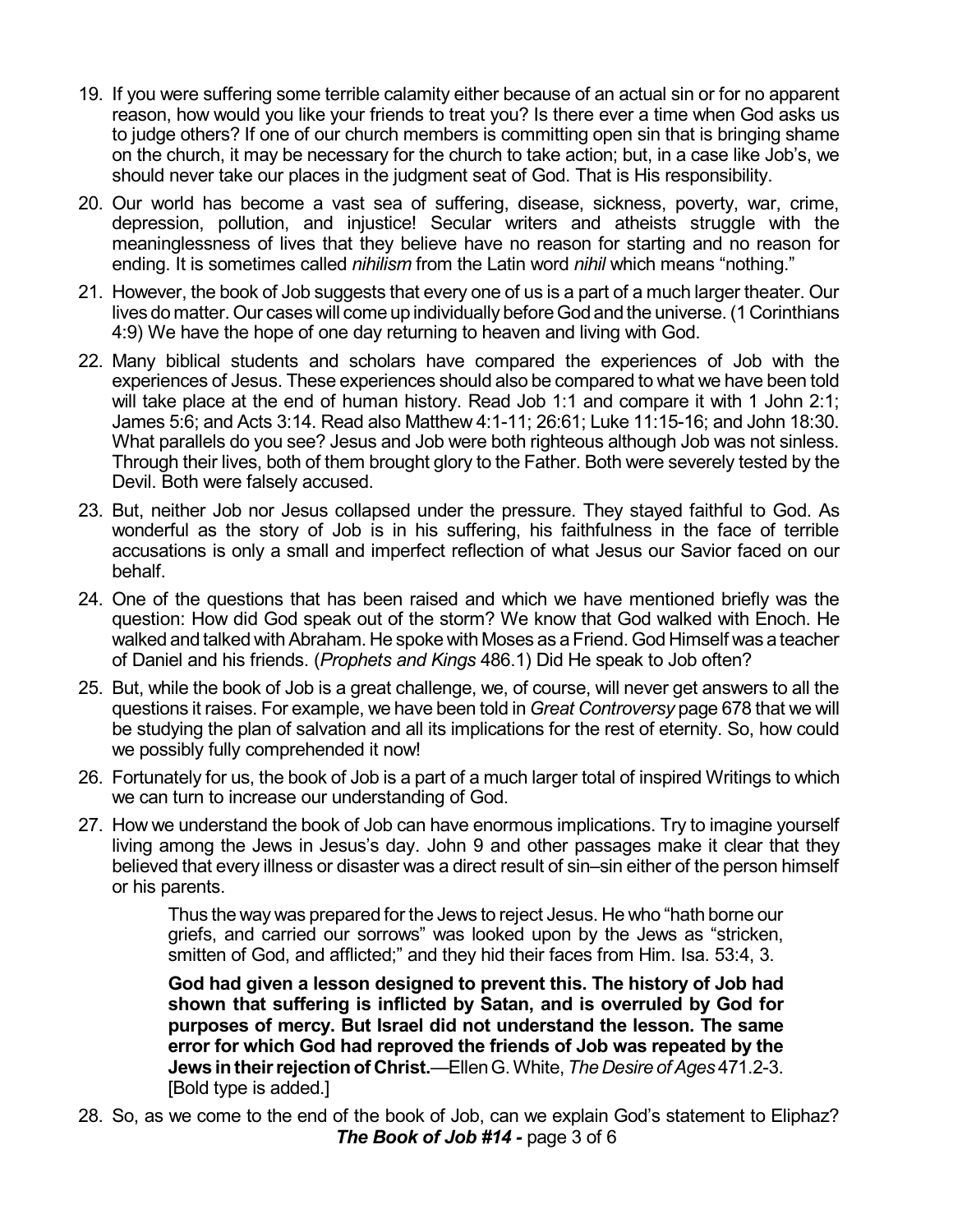What did Job say that was in stark contrast to what the friends had said?

- 29. Job's friends' main accusation of Job was that his picture of God was in error. They were sure they were speaking the truth about God, and they ended up quoting the Devil! (Job 4:12-21) Ellen White suggested that even the Devil and his angels will appear to be converted at the end. (2 Corinthians 11:14; *GC* 588; *The Spirit of Prophecy*, vol. 4, 405) When the Devil shows up, the whole world will be crying: "Christ has come! Christ has come!" (See *The Great Controversy* 624.2.) And the Devil is God's worst enemy!
- 30. So, why are all these mistaken and deceptive speeches recorded in the Bible? They are in the Bible to show how their mistaken views led them to misrepresent God and Job! At the end, there will be a great "religious revival"; but, the world will have a wrong picture of God. The Jews had a false picture of God, and Jesus was hoping to correct it.
- 31. What would you say is the most important lesson you have learned from this quarter's study of the book of Job? Although Satan is determined to do everything he can to harm, harass, and even destroy God's chosen people, the book of Job shows us that if we remain faithful to God, God will take care of us in the end.
	- a. **What is the basic issue in the book of Job?** Is it a book about why the righteous suffer? Is it a handbook about how to help people who are suffering? Or, is it a book about whether or not God can correctly judge human beings?
	- **b. Did God win His case? Or, did He lose?** In Job 42, God announced that He had won. Does that settle it? If so, He might as well have done that in the beginning and avoided all that suffering. If God could settle things by making a proclamation, there really is no need for all of Scripture and all the suffering that has occurred and is occurring on this earth.
	- **c. How did God win His case?** Was He shown to be right in trusting Job? Does God depend on the weight of evidence? Why did He keep His disguise on the road to Emmaus? (Luke 24:13-35; *3SP* 214.2)
	- **d. Did Job let God down?** Why are some so anxious to show that Job let God down? Then they have real trouble with God's statement at the end! Were there things about which Job and his four friends agreed? God's existence? God's power? God's justice? The only thing that they clearly disagreed on was their picture of God! SeeElihu's comment recorded in Job 37:20, *GNB*. Elihu belonged with the Israelites at the foot of Sinai! They believed that might makes right!
- 32. What were Job's questions that he expressed in the book? In some cases, the questions may only be implied. Look at the following quotations:

**Job 6:8** (*GNB*): Why won't God give me what I ask? Why won't he answer my prayer?

**Job 7:16** (*GNB*): ... My life makes no sense.

- **Job 9:4** (*GNB*): God is so wise and powerful; no one can stand up against him.
- **Job 9:8** (*GNB*): No one helped God spread out the heavens or trample the sea monster's back.
- **Job 9:12** (*GNB*): He takes what he wants, and no one can stop him; no one dares ask him, "What are you doing?"
- **Job 9:24** (*GNB*): ... And if God didn't do it, who did?
- **Job 9:32** (*GNB*): If God were human, I could answer him; we could go to court to decide our quarrel.

# *The Book of Job #14 -* page 4 of 6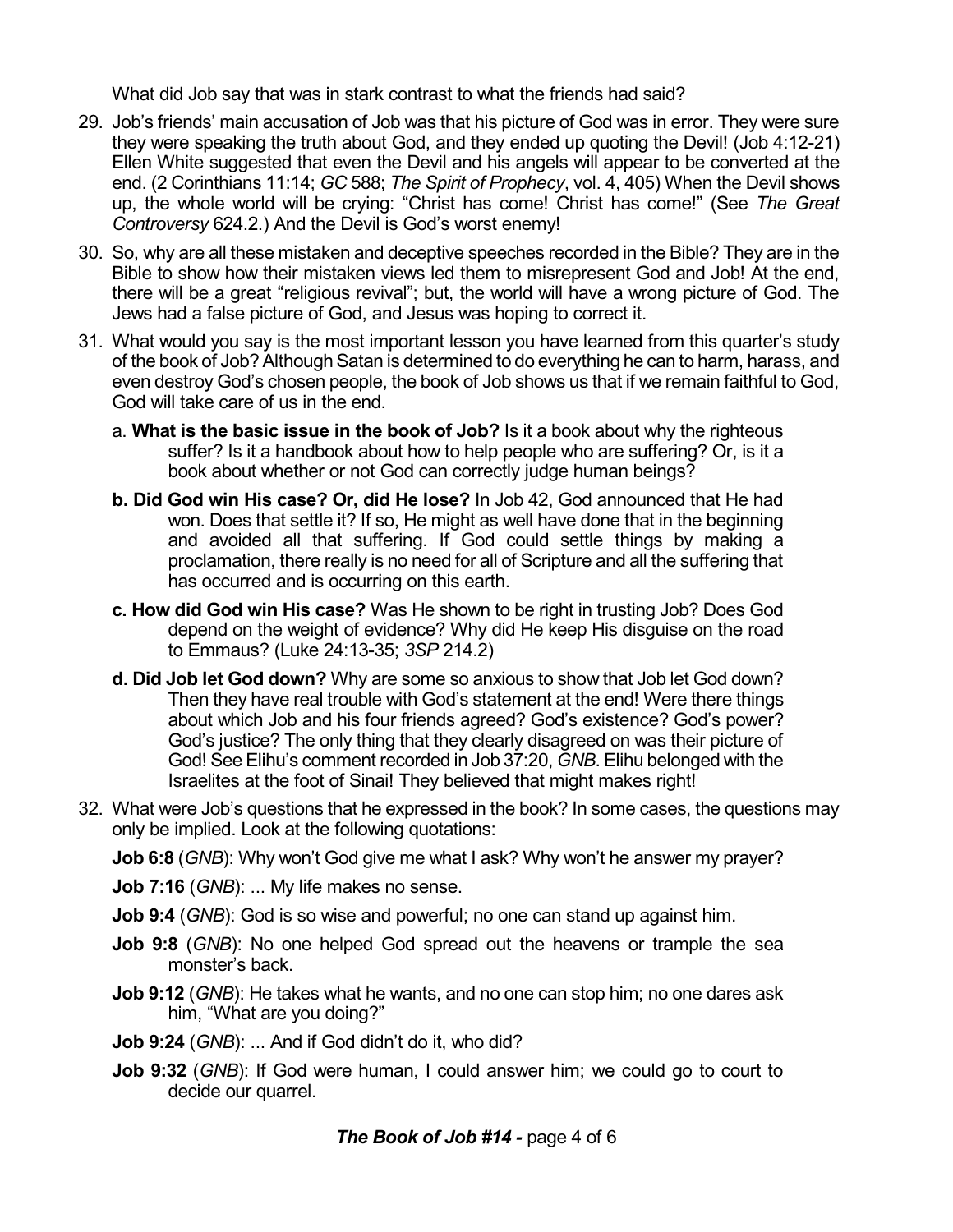- **Job 12:10** (*GNB*): It is God who directs the lives of his creatures; everyone's life is in his power. [Job clearly did not question God's power or His sovereignty.]
- **Job 13:23-24** (*GNB*): What are my sins? What wrongs have I done? What crimes am I charged with? Why do you avoid me? Why do you treat me like an enemy?
- **Job 16:11** (*GNB*): God has handed me over to evil people.
- **Job 19:25-27** (*GNB*): But I know there is someone in heaven who will come at last to my defense.... I will see him with my own eyes, and he will not be a stranger. [Job expected God to be a Friend!]
- **Job 21:14-16** (*GNB*): The wicked tell God to leave them alone; they don't want to know his will for their lives.... Their way of thinking I can't accept.
- **Job 29:2-3** (GNB): <sup>2</sup> If only my life could once again

be as it was when God watched over me.

 $3$  God was always with me then

and gave me light as I walked through the darkness.

- **Job 30:20** (*GNB*)**:** I call to you, O God, but you never answer; and when I pray, you pay no attention.
- **Job 31:33** (*GNB*)**:** Others try to hide their sins, but I have never concealed mine.
- **Job 31:35** (*GNB*): Will no one listen to what I am saying? I swear that every word is true. Let Almighty God answer me.
- **Job 31:37** (*GNB*): I would tell God everything I have done, and hold my head high in his presence. [Content in brackets is added.]

**Summarizing Job 23:1-10**: Most of all, Job wanted for God to speak with him.

33. The book of Job might lead us to come to some other conclusions as well:

1. Is it a sin to ask God, "Why?" Is it wrong to cry out to God? What about Jesus on the cross? (Matthew 27:46) How do you compare Job and Jesus? What about David in Psalms 77:10? Or, do real saints say: "No problem! I trust God no matter what happens!"

2. Both Job and Jesus felt that their greatest trouble was that God was not responding to them at the moment. They had had such a close relationship with God that it was devastating to lose that relationship. Do we feel that way about God?

- 34. In Elijah's experience, God first responded by sending lightning from heaven to consume the sacrifice, the stones of the altar, and the water, leaving a black hole in the ground. But, later, God chose to speak to him in a very small, soft voice. (1 Kings 19:12) Do you think Job would have preferred a "still small voice" instead of the storm? Why did God use a storm in this case?
- 35. Was this display of power really for the benefit of the onlooking universe and the four friends rather than for Job? The real monster that God "created" and only He can control is the Devil! God is constantly limiting what the Devil can do and preventing him from destroying all of us! (See Job 1&2.)
- 36. Perhaps, the second most important evidence of God's love and care in the book of Job is His saying to Job: "Please pray for these friends who have misrepresented Me!" (See Job 42:8.)
- 37. When Job said, "I repent," did God say: "Finally, it's about time! Let's ask these other men to pray for you so you can get your life straightened out"? Did God ever mention Job's sins?
- 38. What do you think Job said in his prayer for his friends? Did God say to Job: "Because I *The Book of Job #14 -* page 5 of 6